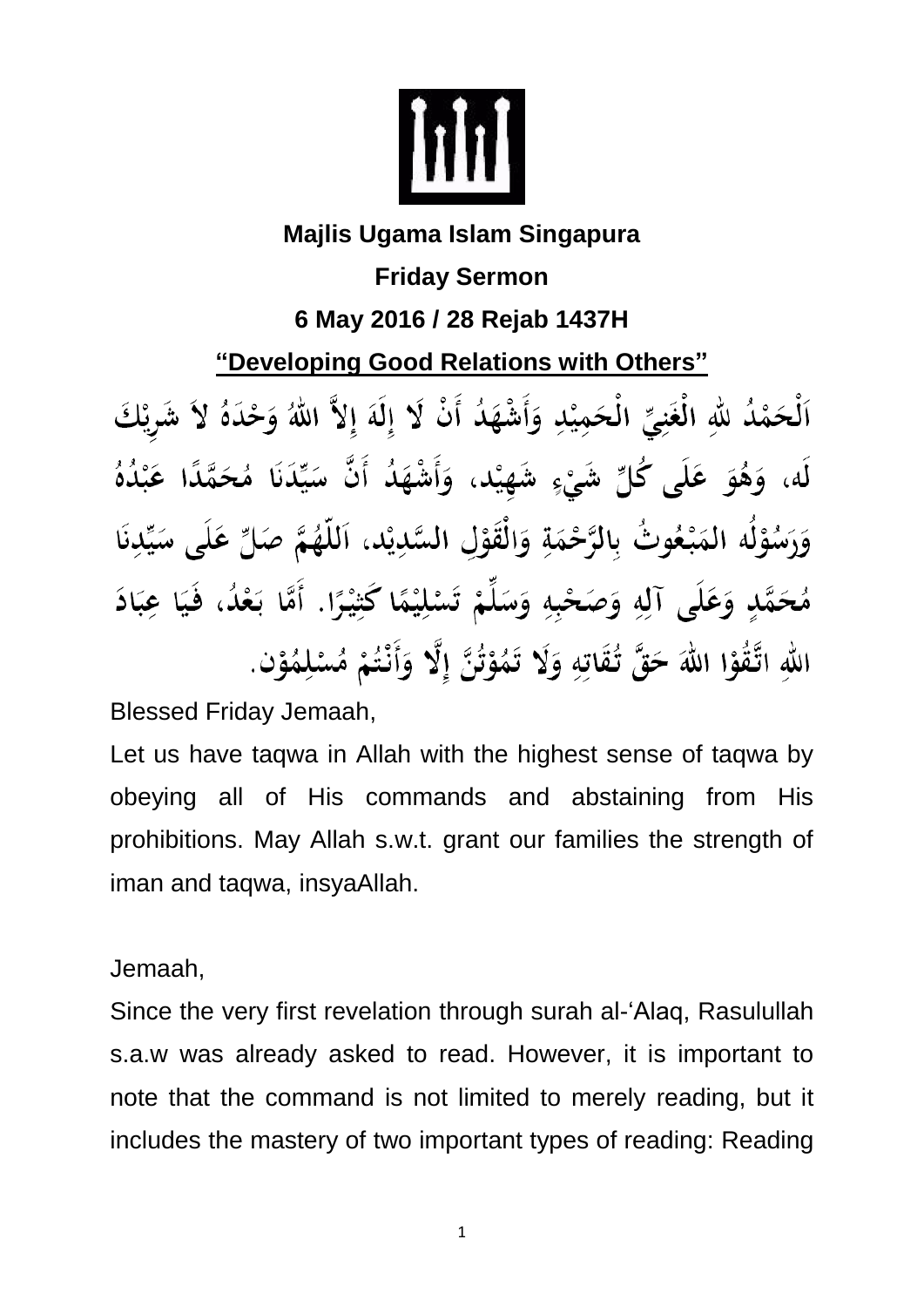the what is written in the book of Allah (المسطور) and reading what is seen and observed (**المنظور**(.

Reading the written book (Al-Masthur) can be done by reading the noble Quran. On the other hand, reading the visual and the observed (Al-Manzur) is done by studying and deliberating on the signs of God's greatness in this universe, as well as reflecting on sunnatullah or the cause and effect behind every incident that takes place. And indeed, both types of reading were mastered by our beloved Muhammad s.a.w.

Reading the observed (Al-manzur) encourages and motivates us to study and research further. What we learn from our research should then be applied in our lives, to help us as we face the various tests and challenges in life. Among the examples of how we should read the visual book or the book of Al-Manzur is explained by Allah in the Quran, in surah Fatir, verses 27 and 28:

أَلَمْ تَرَأَيَّهُ اَنْزَلَ مِنَ ٱلسَّمَآءِ مَآءَ فَأَخْرَجْنَا بِهِء ثَمَرَٰتٍ مُخْنَلِفًا أَلُوْ نُهَأَ وَمِنَ ٱلۡجِبَالِ جُدَدۡ بِيضٌ وَحُمۡرٌ مُخۡتَـٰلِفٌ أَلۡوَاٰنُهَـٰاوَغَـٰ لِبِيۡبُ ه مو مو<br>سود (۲۷)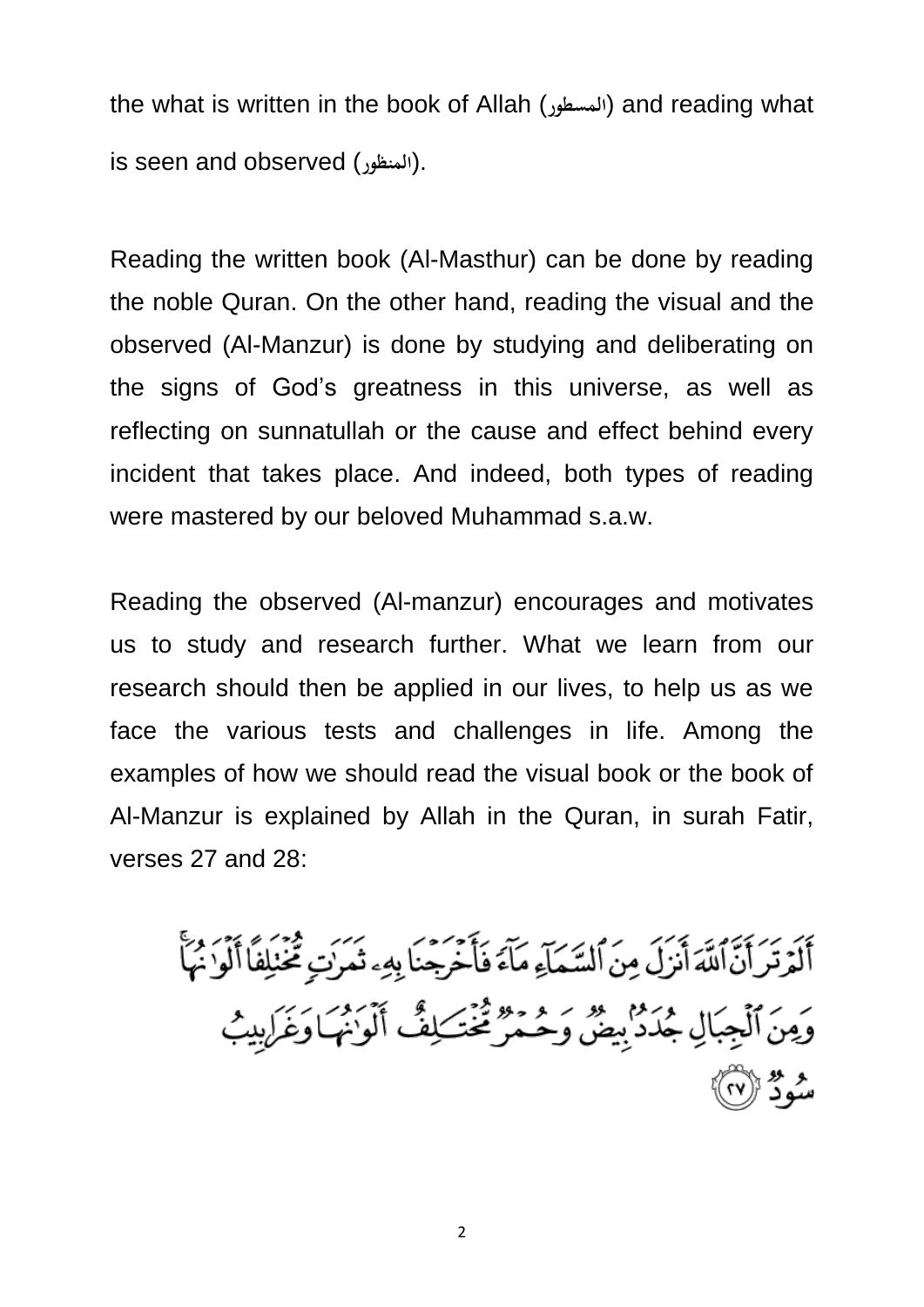وَمِنَ ٱلنَّاسِ وَٱلدَّوَابِّ وَٱلْأَنْعَـٰهِ مُخْتَلِفٌ أَلْوَنُهُۥكُذَٰلِكَ ۗ إِنَّمَا يَخْشَى ٱللَّهَ مِنْ عِبَادِهِ ٱلْعُلَمَةُ ۚ إِلَّ ٱللَّهَ عَزِيزٌ عَفُورٌ ۚ ۞

Which means: *"Do you not see that Allah sends down rain from the sky, and We produce thereby fruits of varying colours? And in the mountains are tracts, white and red of varying shades and [some] extremely black. And among people and moving creatures and grazing livestock are various colours similarly. Only those fear Allah, from among His servants, who have knowledge. Indeed, Allah is Exalted in Might and Forgiving".* [Surah Fāthir: 27 – 28]

If we reflect deeply upon the verses that have just been recited, it will definitely inspire us to think. It will also move our hearts to ponder upon Allah's greatness – how He creates everything with so much beauty and intricacy.

Through these verses, Allah addresses several important issues, prominently on how He creates humankind to be diverse – different sizes, skin colour, race, language and so on. However, many of us tend to overlook another aspect of diversity when interacting with others. We tend to forget that humans hold on to different beliefs and principles.

3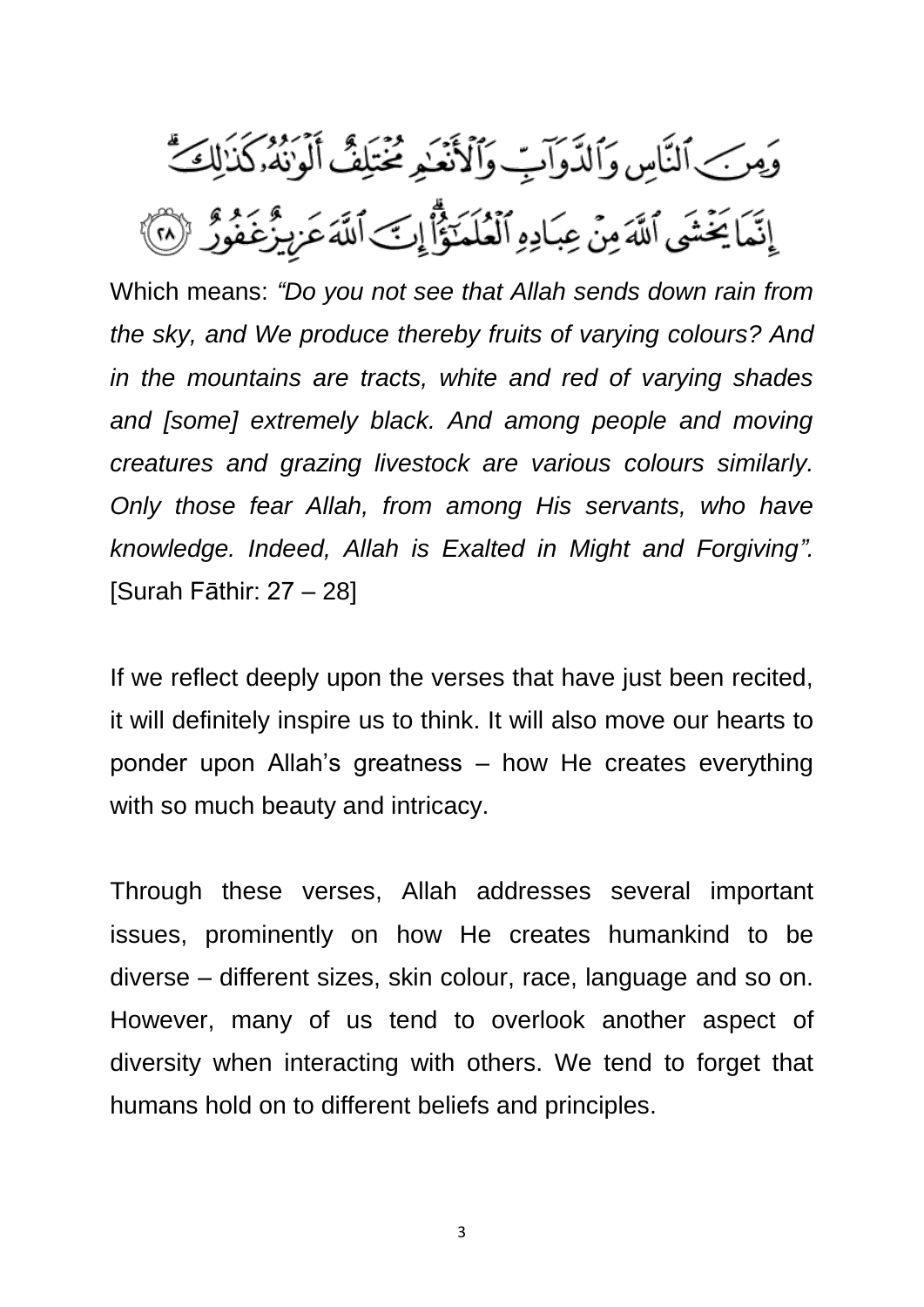This aspect of different belief systems can only be understood by those who understand the social phenomenon and how nature works. They are hence more ready to accept this fact of life, and try to celebrate and cherih this very diversity.

## Blessed Friday Jemaah,

The sad state of the current global situation, uncertainty of economic outlook and the ongoing wars that violate humanity in several parts of the world, can indeed distract us in appreciating one of God's greatest signs, which is the existence of diversity and disuniformity amongst humankind.

Indeed jemaah. What happens outside Singapore can still have significant impacts on the daily lives of Singaporean Muslims; be it socially, emotionally, spiritually and religiously.

## Jemaah,

Just as how Rasulullah s.a.w was commanded to read in Surah Al-Alaq, this command also applies to us as the ummah of Prophet Muhammad s.a.w. Our reading, or assessment, of our inter-faith and intra-faith interactions will greatly influence our reactions and behaviors. If we are guided and careful, then the community becomes stronger and united. But if we are filled with hatred, anger and emotions, we would lose the mercy in our hearts; and this is a great loss for the community.

4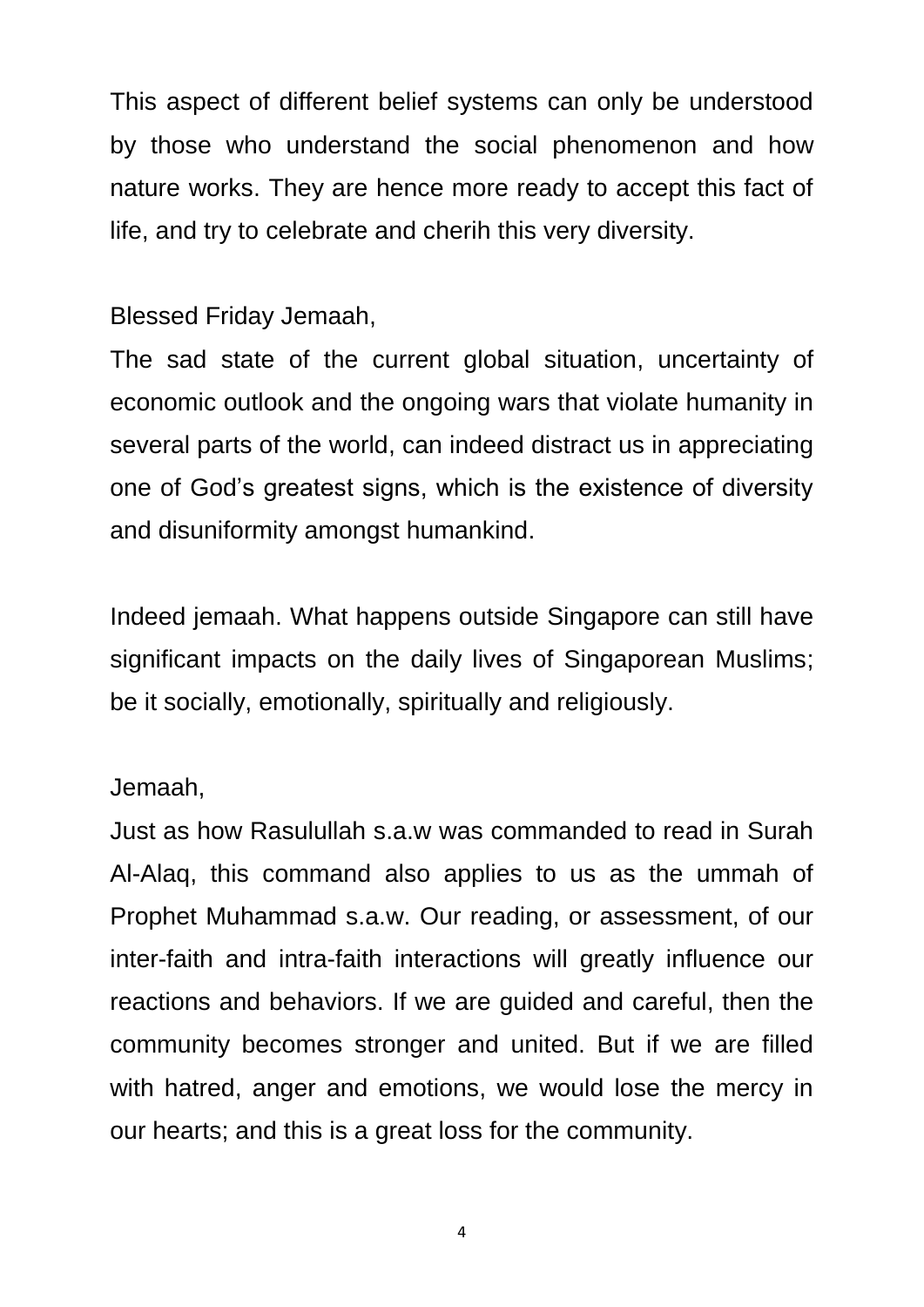A plural society is like a white cloth that is painted with different colours – it fascinates everyone who looks at it. However, the painting is fragile – it must be handled with much care and balance. If one colour is given more emphasis, then it will drown the other colours and destroy the beauty of the painting. If the fabric is not given due care and attention, it will get spoiled and the painting will be destroyed. The fabric of the painting I am referring to is Singapore, and the plethora of colours are the Singaporeans.

Allah s.w.t. says in the Quran:

يَكَأَيُّهَا النَّاسُ إِنَّاخَلَقَّنَكُمْ مِّنذَكَرٍ وَأُنثَىٰ وَجَعَلْنَكُمُ شُعُوبَاوَقِبَالِلَ لِتَعَارَفُواْ إِنَّ أَكْرَمَكُمْ عِندَ اللَّهِ أَنْقَدْكُمْ إِنَّ اللَّهَ عَلِيمٌ خَبِيرٌ (١)

Which means: *"O mankind, indeed We have created you from male and female and made you peoples and tribes that you may know one another. Indeed, the most noble of you in the sight of Allah is the most righteous of you. Indeed, Allah is Knowing and Acquainted".* [Surah Al-Hujurāt: 13]

In this verse, Allah is teaching us three lessons. The first is to reflect upon the fact that the creation of all humankind is from the same source. Thus, we are all brothers and sisters, whether we like it or otherwise. We are also taught to get to know each other and enjoin good relations. This will help us to develop good relations and to be kind to one another. It is also a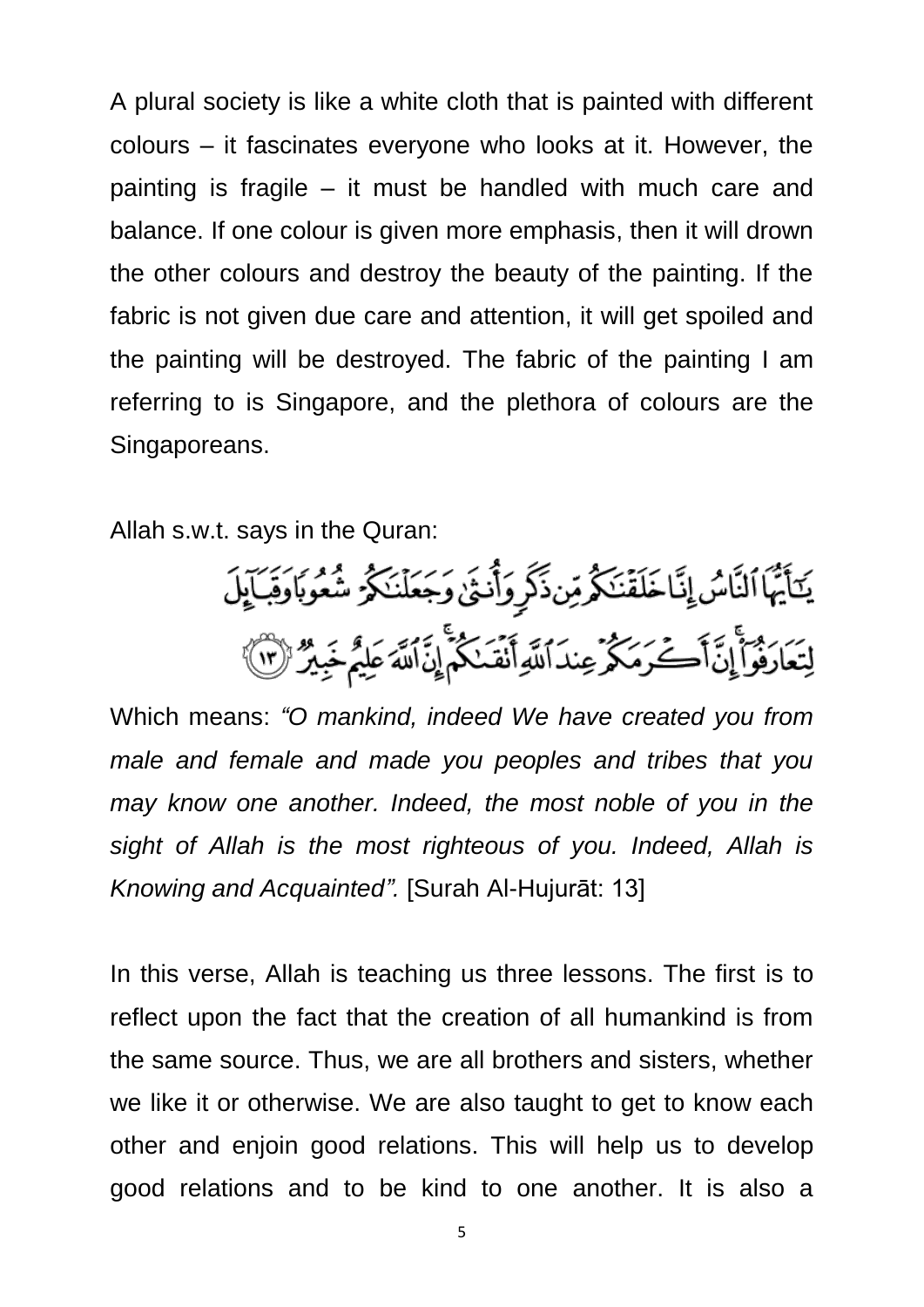reminder that people should not live in enmity and hostility. And the last lesson is a reminder that we should strive to be servants of Allah who have taqwa in Him.

Hence, through this verse, we understand that the ones with the most taqwa among us are those who strive to enjoin good relations, do good to others and are constantly contributing to the greater good.

This, my dear jemaah, is the principle and basis of our religious life which we need to cherish and protect. It is on this basis too, that we must strongly reject any attempts to threaten the harmonious religious life in our country, as attempted by some radical and extemist groups that have been arrested recently. May Allah s.w.t. bestow upon us and our families with resilient iman and beneficial religious knowledge.

Blessed Friday jemaah,

That was a brief insight into our religion's teachings on human relations. If what we see happening around us today differs from the religious guidance that we have been taught, then the one who is at fault is the doer and not Islam as a religion.

May Allah grant us the ability to be grateful and appreciative for the diversity existing around us. May Allah grant us taufiq to

6